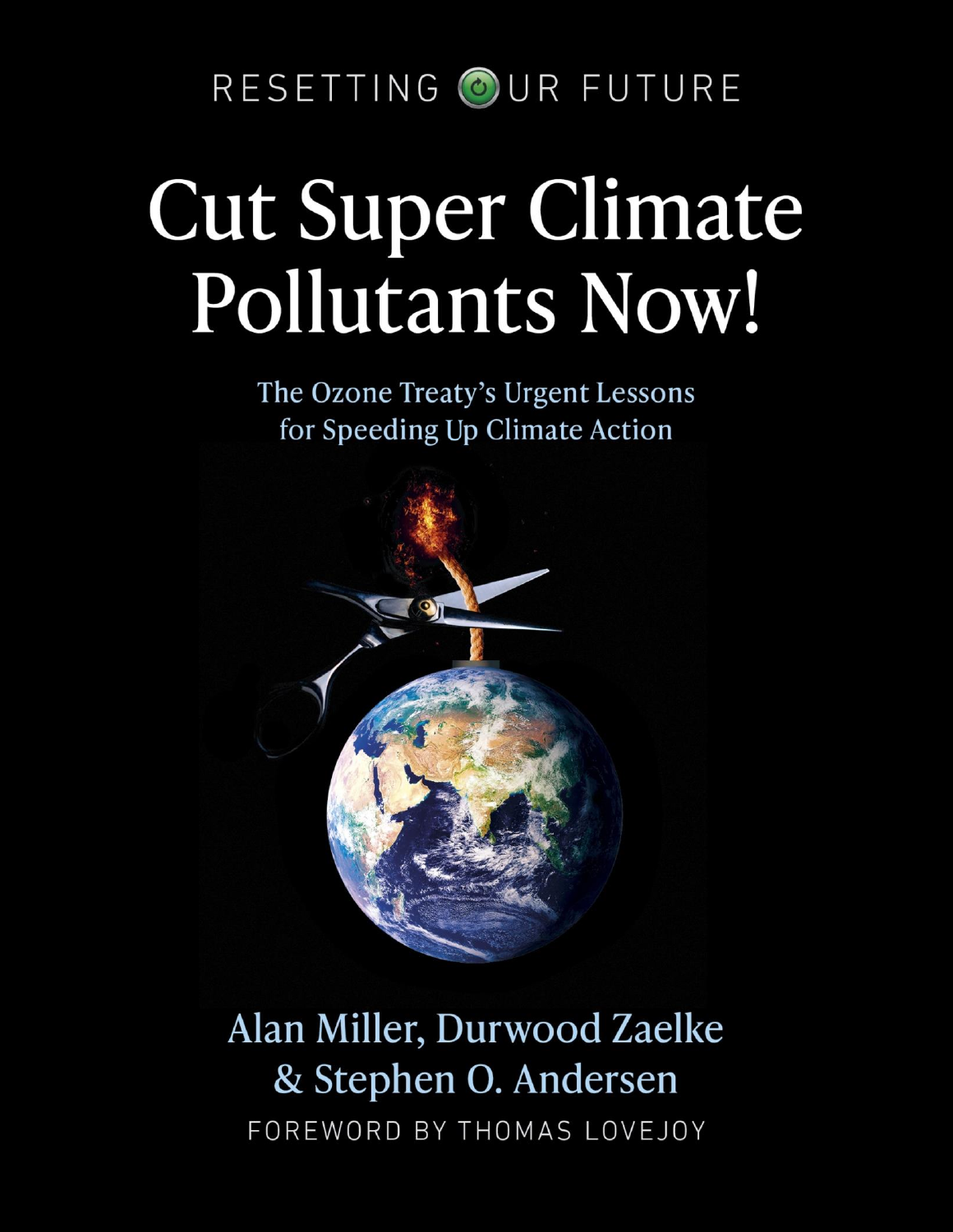|                     | <b>Big Picture</b>                                                          | <b>Supporting Actions</b>                                                                                                                                                                                                                                                                                                                                                                   |              |
|---------------------|-----------------------------------------------------------------------------|---------------------------------------------------------------------------------------------------------------------------------------------------------------------------------------------------------------------------------------------------------------------------------------------------------------------------------------------------------------------------------------------|--------------|
| <b>Black Carbon</b> | <b>Reduce</b>                                                               | • Electrify appliances that use obsolete solid fuels like coal and biomass.                                                                                                                                                                                                                                                                                                                 | (1)          |
|                     | <b>Emissions</b><br>from<br><b>Fossil Fuel</b><br>& Fires                   | • Take advantage of local, state, and federal incentives available for electric<br>vehicles, alternative low-carbon fuels, and efficient appliances.<br>• Reduce unnecessary idling that emits excess gasoline and diesel.<br>• Carpool, bike, and walk more, and consolidate trips.                                                                                                        | (2)          |
|                     | <b>Debunk</b> the<br><b>Biomass</b>                                         | • Learn about the ecologically harmful impacts of using wood biomass for energy<br>and support campaigns that spread awareness on this issue.                                                                                                                                                                                                                                               | (3)          |
|                     | <b>Myth</b>                                                                 | • Use improved clean cookstoves, fireplaces, and charbroilers.                                                                                                                                                                                                                                                                                                                              | (4)          |
| Methane             | Fight<br><b>Against</b>                                                     | • Learn where methane is in your daily life and how the oil and gas industry slows<br>the transition away from fossil fuel energy, such as falsely promoting natural<br>gas as an alternative clean source.                                                                                                                                                                                 | (5)          |
|                     | <b>Big Oil's</b><br>Lies &<br><b>Harms</b>                                  | • Reduce use of natural gas and remove subsidies from new oil $\&$ gas projects.<br>Bite the bullet and remove your natural gas appliances and switch to<br>$\circ$<br>electric appliances for water and space heating with power supplied from<br>low carbon sources.<br>Support bans on natural gas line installations in new buildings.<br>O                                             | (6)          |
|                     | <b>Eat Less</b><br>Meat &<br><b>Support</b><br>Organic                      | • Buy locally-grown products and learn more about the environmental practices<br>of farms where you buy produce and meat.<br>• Apply best practices to feeding cattle and manure management to reduce<br>methane emissions from enteric fermentation (animal burps) and waste.                                                                                                              | (7)          |
|                     | <b>Farming</b>                                                              | • Learn about the health and climate benefits of reducing your meat consumption.                                                                                                                                                                                                                                                                                                            | (8)          |
|                     | <b>Reduce</b><br><b>Waste</b>                                               | • Implement food rescue and recovery programs in food establishments and<br>support local food banks.                                                                                                                                                                                                                                                                                       | (9)          |
|                     |                                                                             | • Divert organic materials from landfills through composting or using backyard<br>chickens.                                                                                                                                                                                                                                                                                                 | (10)         |
| <b>HFCs</b>         | <b>Join the</b><br><b>Climate</b><br><b>Friendly</b><br>Cooling<br>Campaign | · Replace older, inefficient air conditioners and refrigerators with efficient<br>equipment that uses climate-friendly refrigerants and ensure proper destruction $(11)$<br>of used equipment.                                                                                                                                                                                              |              |
|                     |                                                                             | • Increase energy efficiency in homes and buildings by buying efficient products $\Big _{(12)}$<br>and signing green leases.                                                                                                                                                                                                                                                                |              |
|                     |                                                                             | • Persuade family and friends to improve energy efficiency in their homes, such<br>as gifting LED lightbulbs and neighborhood projects that can help lower $(13)$<br>installation and operating costs.                                                                                                                                                                                      |              |
|                     | <b>Plant Trees</b><br>&<br><b>Protect Forests</b>                           | • Improve soil health and conservation in your own backyard. Never buy<br>manufactured fertilizer.<br>• Plant native trees and plants in urban spaces with edible fruit and vegetables<br>(edible and carbon-sequestering landscapes).<br>• Protect existing old-growth forests by donating to conservation organizations<br>and buying their gear with profits for proforestation efforts. | (14)<br>(15) |

## **Individual Actions to Cut Super Climate Pollutants**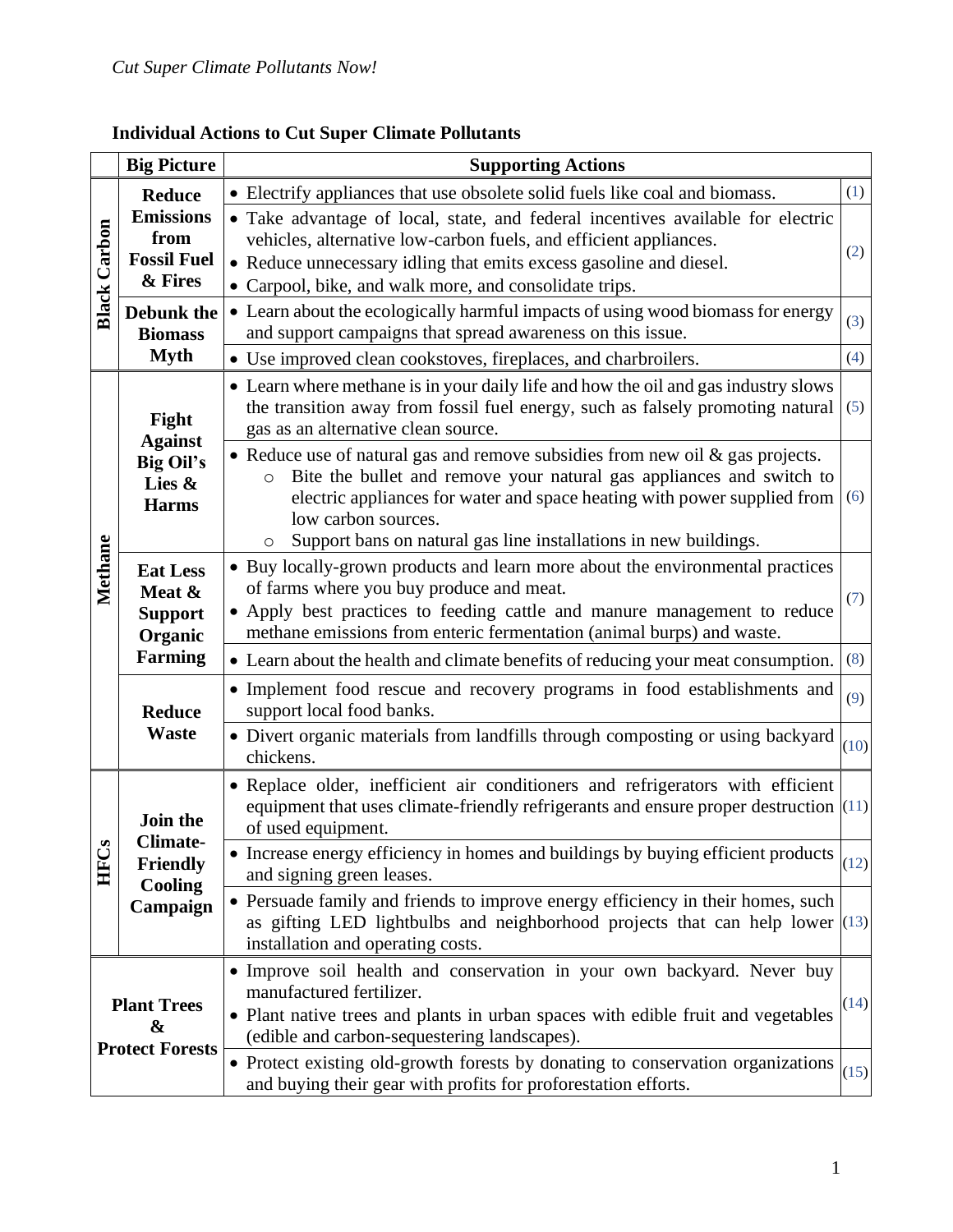*Individual Actions to Cut Super Climate Pollutants* is written by Trina Thorbjornsen, Amelia Murphy, and Emma Krasnopoler at the Institute for Governance & Sustainable Development. If you have any questions or suggestions relating to this online accompaniment of *Cut Super Climate Pollutants Now!*, email Trina Thorbjornsen at [tthorbjornsen@igsd.org.](mailto:tthorbjornsen@igsd.org)

**\*\*\***

## **Further resources and examples**

- <span id="page-2-0"></span>(1) Electrifying home appliances with low-carbon electracy sources not only benefits the climate, but your health and wallet too. Energy-efficient appliances can [reduce your energy](https://www.rewiringamerica.org/household-savings-report)  [bill,](https://www.rewiringamerica.org/household-savings-report) make indoor air [safer to breathe,](https://www.epa.gov/indoor-air-quality-iaq/introduction-indoor-air-quality) and [prepare your house for extreme events](https://www.switchison.org/how-it-works#backup-power-and-storage) like fires and storms (which are also increasing due to climate change). To learn more about the need to electrify, read R[EWIRING](https://www.rewiringamerica.org/handbook) AMERICA by Saul Griffith, Sam Calisch, and Laura Fraser.
- (2) Search for [federal state laws and incentives](http://afdc.energy.gov/laws/search) for electric vehicles, alternative fuels, and efficient appliances. (You can also search electric vehicle incentives by zip code with [PlugStar.](https://plugstar.zappyride.com/tools/incentives)) See the [reduce idling toolkit](http://cleancities.energy.gov/technical-assistance/idlebox) to learn how to conserve your current fuel emissions.
- <span id="page-2-1"></span>(3) [Debunk the biomass myth](http://biologicaldiversity.org/campaigns/debunking_the_biomass_myth) and keep yourself educated by following watchdog organizations like [Biofuelwatch.](http://biofuelwatch.org.uk/) You can also help take action by [signing petitions,](https://www.biofuelwatch.org.uk/2015/take-action/) staying educated, [joining campaigns,](http://www.energyjustice.net/platform/) and reaching out to local legislators.
- <span id="page-2-2"></span>(4) See if you are eligible for the [Burn Cleaner incentive program](http://valleyair.org/grants/apps/burncleaner/Home) and find out how to [Check](http://valleyair.org/aqinfo/cbyb.htm)  [Before You Burn.](http://valleyair.org/aqinfo/cbyb.htm)
- <span id="page-2-3"></span>(5) Be mindful of gas industry propaganda, such as [this example](http://motherjones.com/environment/2020/06/gas-industry-influencers-stoves) of the gas industry paying Instagram influencers to promote gas stoves. Emily Atkin, who started the daily climate newsletter [HEATED,](https://heated.world/) recently reported on [Big Oil's misleading Twitter ads](https://heated.world/p/twitters-big-oil-ad-loophole) and also runs an Instagram account that tracks fossil fuel ads [\(@fossilfuelads\)](https://www.instagram.com/fossilfuelads/). In addition, subscribe and listen to [Drilled,](http://drillednews.com/podcasts) a true-crime podcast about climate change hosted by Amy Westervelt. Tell polluters to pay up so the public doesn't get stuck with the bills––learn more about the damages caused by fossil fuel polluters and how to take action at [payupclimatepolluters.org.](https://payupclimatepolluters.org/)
- <span id="page-2-4"></span>(6) If you rent, talk to your landlord about energy efficiency and green leases. For more on green leases, go to the [Green Lease Library](http://greenleaseleaders.com/green-lease-library/) and the [Reference Guide for Tenants.](http://greenleaseleaders.com/wp-content/uploads/2018/08/Green-Lease-Leaders-Tenant-Reference-Guide.pdf) See how cities like San Francisco and Berkeley are [starting to ban natural gas lines](http://cbsnews.com/news/cities-are-banning-natural-gas-in-new-homes-because-of-climate-change) in new buildings and homes. Also consider [solar energy at home,](http://nrdc.org/stories/should-you-go-solar) which is becoming increasingly affordable. To learn about the true costs of solar energy, read the Climate Reality Project's S[OLAR](https://www.climaterealityproject.org/learn/solarfacts?_ga=2.192106858.1595685625.1613236728-868447921.1610376724)  E[NERGY](https://www.climaterealityproject.org/learn/solarfacts?_ga=2.192106858.1595685625.1613236728-868447921.1610376724) FACTS e-book.
- <span id="page-2-5"></span>(7) See how [ecolabels](http://globalecolabelling.net/what-is-eco-labelling) can help make it easier for you to decide which farms you can support. Learn more about innovative products that can help reduce methane and other greenhouse gas emissions from the agricultural sector. For example, [SOP, a Milan-based sustainable](https://www.sopfarm.com/)  [agriculture company,](https://www.sopfarm.com/) creates products for cattle that provide fast benefits for farmers and climate mitigation by eliminating ammonia and nitrous oxide  $(N_2O)$ , and reducing methane and carbon dioxide (CO2). SOP products can reduce enteric fermentation with their feed supplements and their additives improve crop yields and reduces the need for fertilization.
- <span id="page-2-6"></span>(8) Learn about the adverse health effects of too much red meat consumption and how you can reduce your consumption from Harvard University's [science-based guide.](http://hsph.harvard.edu/nutritionsource/elevate-your-plate)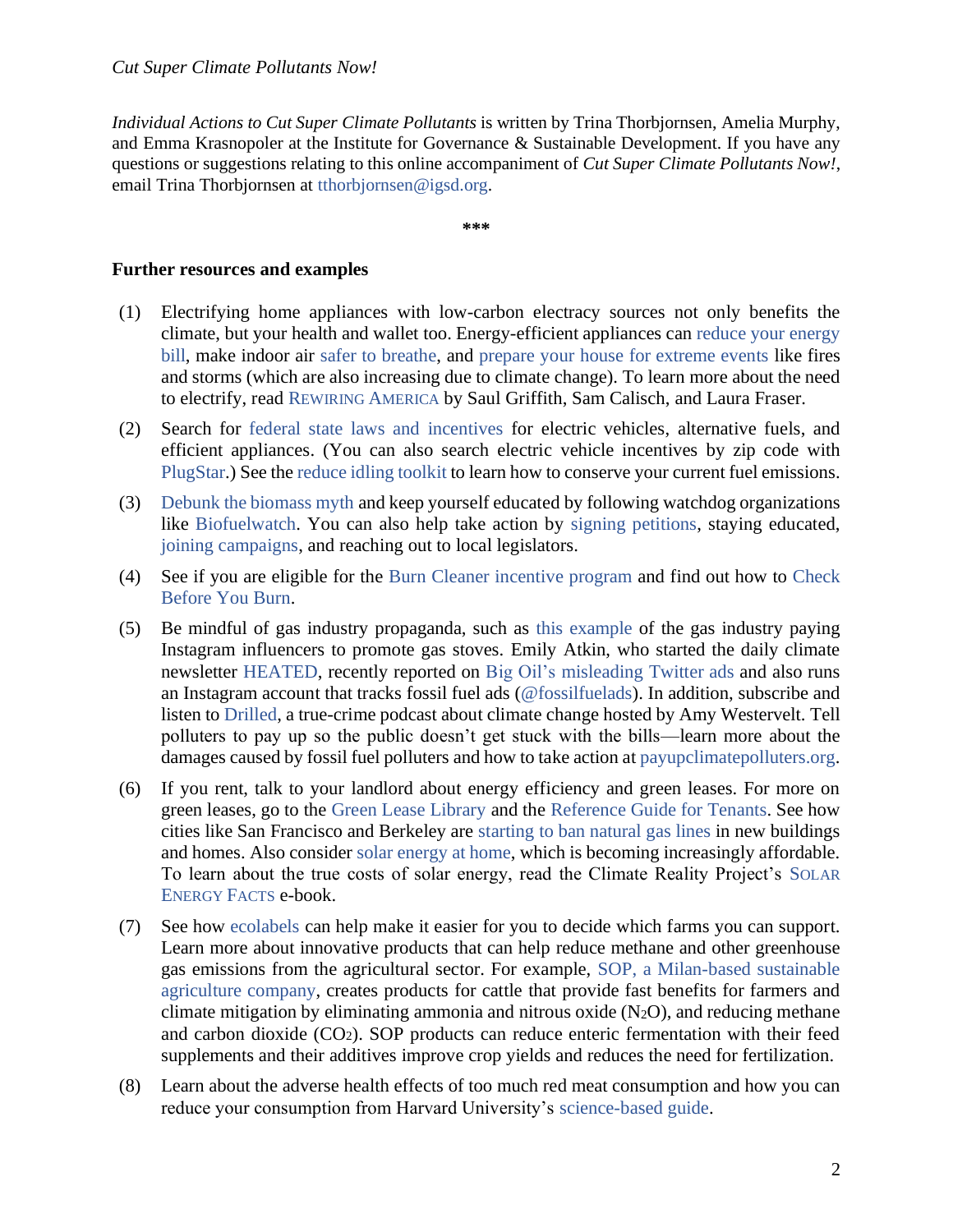- <span id="page-3-0"></span>(9) California has numerous food rescue and food banks programs, including the California Association of Food Banks, Food Finders, and the Waste Not OC Coalition. To learn more, see the Environmental Protection Agency's food recovery hierarchy.
- <span id="page-3-1"></span>(10) Vermont has a universal recycling law that increases the state's recycling and composting rates, as well as conserving resources and reducing energy use. California has an Organics Grant Program, administered by CalRecycle to invest in reducing greenhouse gas emissions. Raising chickens in your backyard is also great for the environment by minimizing waste, creating compost, and providing locally-sourced eggs. For more on reducing waste, read ZERO WASTE LIVING, THE 80/20 WAY by Stephanie J. Miller.
- <span id="page-3-2"></span>(11) Take the Climate-Friendly Cooling Pledge and encourage local businesses to join you in taking the pledge. If you own a business, learn more about becoming an Energy Star partner. Demand that your local government follow the procurement guidelines developed by the Sustainable Purchasing Leadership Council (SPLC) and the Institute for Governance & Sustainable Deveopment.
- <span id="page-3-3"></span>(12) Read about the Energy-Efficient Home Makeover to find out small tweaks that can help improve the efficiency of your home. Learn more about green leases.
- <span id="page-3-4"></span>(13) LED lightbulbs last longer, saves money, reduces the likelihood of electrical fires, and is better for the environment. Taking the first step by gifting LED lightbulbs can help initiate a long-term transition for your family and friends to become more energy efficient. BlocPower is a project that offers air source heat pump systems to multifamily building owners with no up-front costs and lowers operating costs. There are also numerous organizations that help low-income families transition to net-zero energy, such as Third Act's Elevate America: The West Adams Edition.
- <span id="page-3-5"></span>(14) California's Healthy Soils Program brings state agencies and departments together to promote healthy soils on farms. In addition, California has an Institutional Turf Replacement Program, which aims to replace more than 165,000 square feet of turf with California native, water-efficient, and environmentally-friendly plants to increase biodiversity and water savings. In your own home, you can join the "no-mow movement" with More Sustainable (and Beautiful) Alternatives to a Grass Lawn.
- <span id="page-3-6"></span>(15) Support proforestry, forest restoration, and soil conservation. Proforestation––growing existing forests to their ecological potential––has the potential remove significantly more carbon dioxide from the atmosphere. *See* W.R. Moomaw, S.A. Masino, & E.K. Faison (2019) *Intact Forests in the United States: Proforestation Mitigates Climate Change and Serves the Greatest Good*, FRONTIERS IN FORESTS AND GLOBAL CHANGE 2(27):1–10; *and* Why Keeping Mature Forests Intact is Key to the Climate Fight. For supporting national parks, see 10 Ways to Support the National Parks.